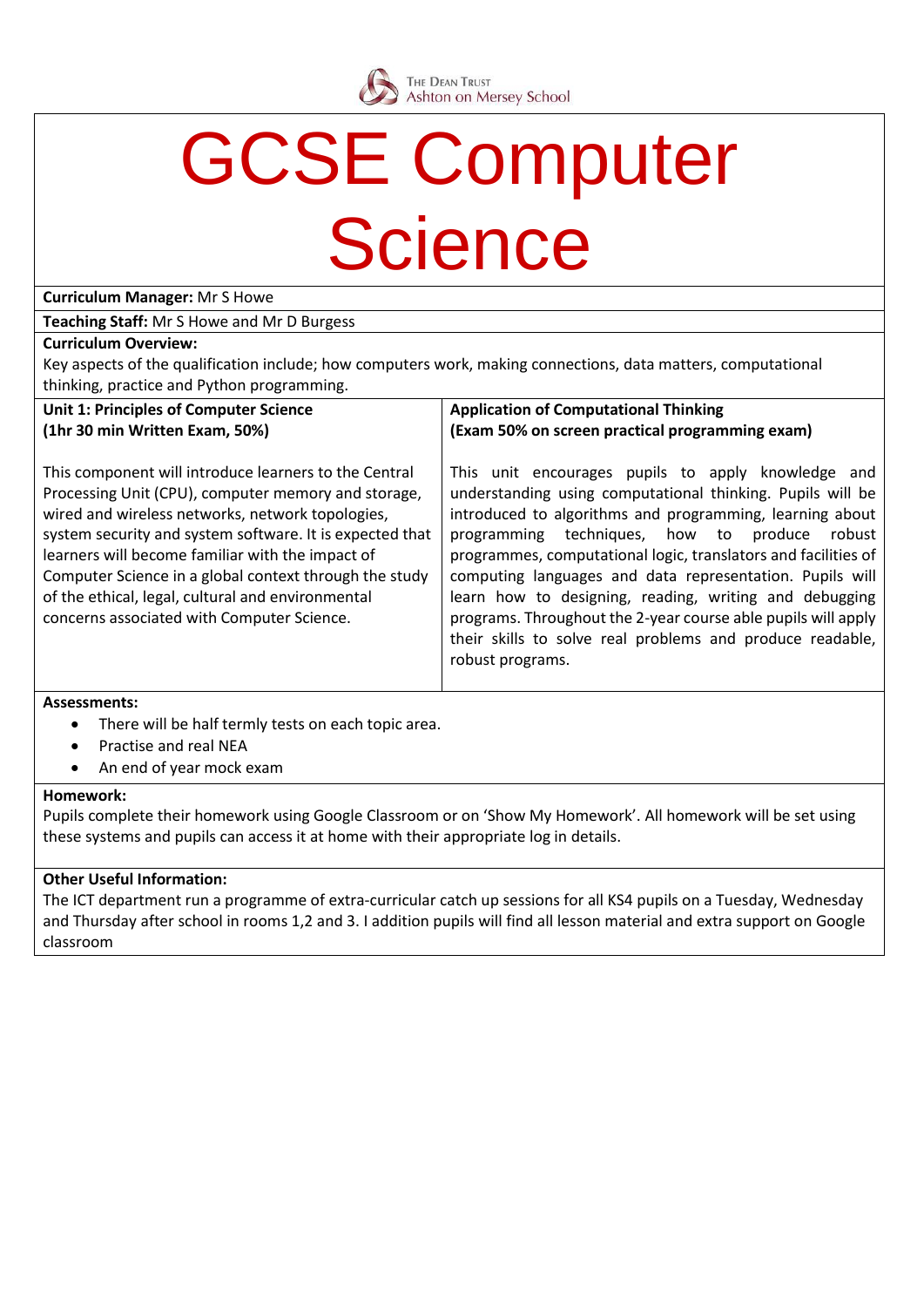

### **OCR Nationals Creative** iMedia

**Curriculum Manager:** Mr S Howe

**Teaching Staff:** Mr D Burgess, Mr J Moore, Mrs s Webster, Mr B Kelly

### **Curriculum Overview:**

These qualifications will assess the application of creative media skills through practical use. The Creative iMedia course will equip pupils with a range of creative media skills and provide opportunities to develop, in context, desirable and transferable skills such as research, planning and review, working with others and communicating creative concepts effectively. Through the use of these skills, pupils will ultimately be creating fit-for-purpose creative media products. The Creative iMedia will also challenge pupils, by introducing creative media techniques; encouraging independence, creativity and providing tasks that engage. The 'hands on' approach will require pupils to use various technology.

| Unit $1 - Pre-production$                                                                                                                                                                                | Unit 2 - Creating digital                                                                                                                                                                                                                                                 | Unit 3: Creating a multi-page                                                                                                                                                                                                                                                                                                                                                                                                                             | Unit 4: Developing digital                                                                                                                                                                                                                                                                                           |
|----------------------------------------------------------------------------------------------------------------------------------------------------------------------------------------------------------|---------------------------------------------------------------------------------------------------------------------------------------------------------------------------------------------------------------------------------------------------------------------------|-----------------------------------------------------------------------------------------------------------------------------------------------------------------------------------------------------------------------------------------------------------------------------------------------------------------------------------------------------------------------------------------------------------------------------------------------------------|----------------------------------------------------------------------------------------------------------------------------------------------------------------------------------------------------------------------------------------------------------------------------------------------------------------------|
| skills (25% exam Set in                                                                                                                                                                                  | graphics (25% Controlled                                                                                                                                                                                                                                                  | website (25% Controlled                                                                                                                                                                                                                                                                                                                                                                                                                                   | <b>Games (25% Controlled</b>                                                                                                                                                                                                                                                                                         |
| Jan Year 10)                                                                                                                                                                                             | assessment)                                                                                                                                                                                                                                                               | assessment)                                                                                                                                                                                                                                                                                                                                                                                                                                               | assessment)                                                                                                                                                                                                                                                                                                          |
| This unit will enable<br>pupils to understand<br>pre-production skills<br>used in the creative and<br>digital media sector. It<br>will develop their<br>understanding of the<br>client brief, time frame | The aim of this unit is for<br>pupils to understand the<br>basics of digital graphics<br>editing for the creative<br>and digital media sector.<br>They will learn where<br>and why digital graphics<br>are used and what<br>techniques are involved<br>in their creation. | This unit builds on units R081 and<br>R082 and pupils will be able to<br>apply skills, knowledge and<br>understanding gained in those<br>units.<br>Multipage websites are the basis<br>of internet content and are<br>therefore used extensively in the<br>creative digital media sector,<br>whether for mobile phones or<br>computers in all their forms. This<br>unit will enable pupils to<br>understand the basics of creating<br>multipage websites. | Through this unit, pupils<br>will examine the basics of<br>creating digital games and<br>their environments for the<br>creative and digital media<br>sector. They will also<br>develop the know-how to<br>create a playable game<br>from an existing design or<br>brief. This unit builds on<br>Units R081 and R082. |

#### **Assessments:**

January Year 10 Exam in pre-production skills (re sits in June and January Year 11)

Unit 3 – Competed and handed in June Year 10

Unit 2 – Competed and hand in January Year 11

Unit 4 - Competed and hand in June Year 11

### **Homework:**

Pupils complete their homework using Google Classroom or on 'Show My Homework'. All homework will be set using these systems and pupils can access it at home with their appropriate log in details.

### **Other Useful Information:**

The ICT department run a programme of extra-curricular catch up sessions for all KS4 pupils on a Tuesday, Wednesday and Thursday after school in rooms 1,2 and 3. I addition pupils will find all lesson material and extra support on Google classroom